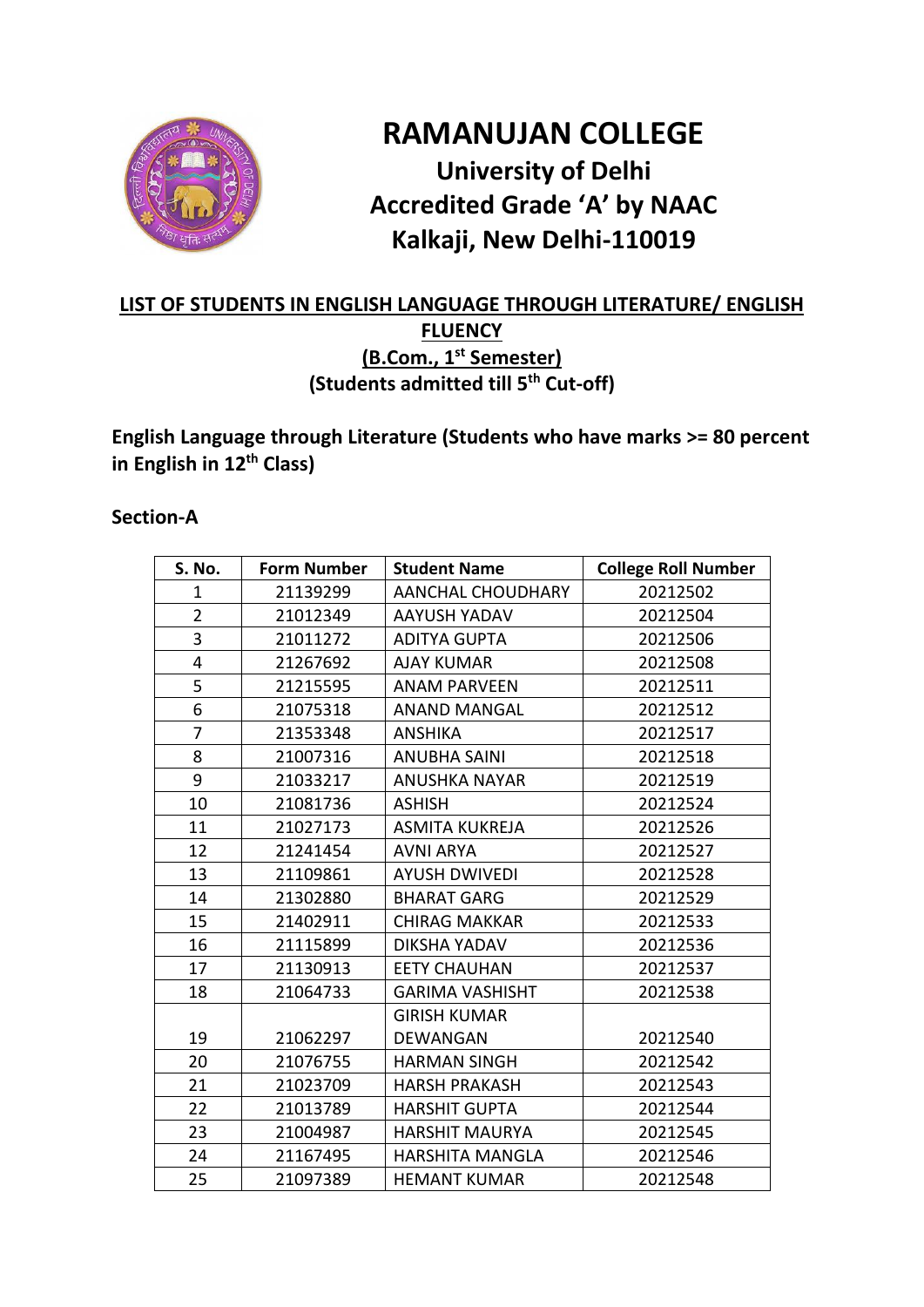| 26 | 21070532 | HIMANSHI YADAV          | 20212549 |
|----|----------|-------------------------|----------|
| 27 | 21048883 | <b>ISHIKA GARG</b>      | 20212553 |
| 28 | 21160385 | <b>JATIN KUMAR</b>      | 20212554 |
| 29 | 21019800 | <b>KOENA BASU</b>       | 20212562 |
| 30 | 21130218 | <b>KUSHAL GOYAL</b>     | 20212563 |
| 31 | 21187799 | <b>MALINI YADAV</b>     | 20212566 |
| 32 | 21328209 | <b>MOHD SAQUIB</b>      | 20212568 |
| 33 | 21127575 | <b>NAKUL MAVI</b>       | 20212569 |
| 34 | 21041402 | <b>NEETI GIAN SINGH</b> | 20212571 |
| 35 | 21213211 | <b>NISHANT</b>          | 20212573 |
| 36 | 21086245 | POOJA SHARMA            | 20212576 |
| 37 | 21087482 | <b>PRIYANKA</b>         | 20212577 |
| 38 | 21405973 | <b>RISHAB BHAT</b>      | 20212582 |
| 39 | 21135663 | <b>RISHIKA SINGH</b>    | 20212584 |
| 40 | 21431490 | RITICA YADAV            | 20212585 |
| 41 | 21148845 | <b>RITIK MEHTA</b>      | 20212586 |
| 42 | 21147241 | <b>RITU RANI</b>        | 20212587 |
| 43 | 21257746 | ROHAN KUMAR YADAV       | 20212588 |
| 44 | 21031036 | <b>RUTVI VERMA</b>      | 20212589 |
| 45 | 21134165 | SAHIL KHATANA           | 20212592 |
|    |          | <b>SAKSHAM</b>          |          |
| 46 | 21071873 | KESHARWANI              | 20212593 |
| 47 | 21072298 | <b>SEJAL CHAUDHARY</b>  | 20212595 |
| 48 | 21153573 | <b>SHEENU KUMARI</b>    | 20212598 |
| 49 | 21020515 | <b>SHUBHANGI SINGH</b>  | 20212600 |
| 50 | 21166154 | <b>SMARTH GARG</b>      | 20212602 |
| 51 | 21238774 | <b>SUNITA</b>           | 20212604 |
| 52 | 21114393 | <b>SURYANSH GUPTA</b>   | 20212607 |
| 53 | 21315143 | <b>SUSHANT SEHRA</b>    | 20212608 |
| 54 | 21341169 | <b>TSEWANG KHASPHEL</b> | 20212611 |
| 55 | 21214349 | <b>ZEBA MEHAROOB</b>    | 20212614 |

#### **Section-B**

| S. No. | <b>Form Number</b> | <b>Student Name</b>    | <b>College Roll Number</b> |
|--------|--------------------|------------------------|----------------------------|
| 1      | 21420093           | AAKRITI SAXENA         | 20212501                   |
| 2      | 21195474           | AAYUSH KUMAR           | 20212503                   |
| 3      | 21103314           | <b>AHSAS SINGH</b>     | 20212507                   |
| 4      | 21111103           | <b>AKASH YADAV</b>     | 20212509                   |
| 5      | 21335410           | <b>AMMAR YASIR</b>     | 20212510                   |
| 6      | 21281193           | <b>ANANYA SINGH</b>    | 20212513                   |
| 7      | 21041506           | <b>ANCHAL TRIPATHI</b> | 20212514                   |
| 8      | 21147771           | <b>ANIRUDH MITTAL</b>  | 20212515                   |
| 9      | 21285447           | <b>ANJALI SINGH</b>    | 20212516                   |
| 10     | 21350174           | ARMAAN AZIZ ANSARI     | 20212520                   |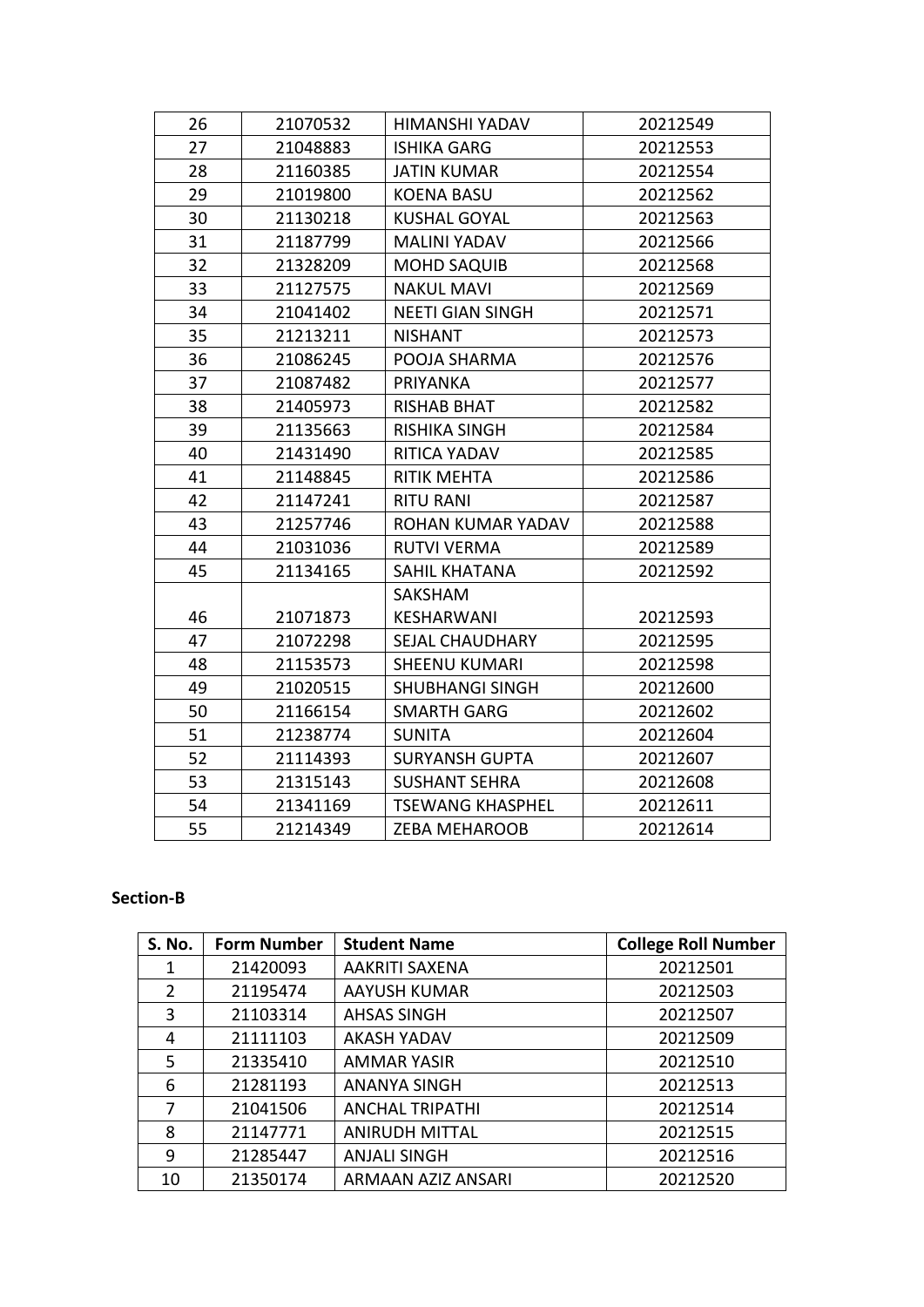| 11 | 21090150 | AROOSHI SHARMA              | 20212521 |
|----|----------|-----------------------------|----------|
| 12 | 21040564 | <b>ARPIT ARYA</b>           | 20212522 |
| 13 | 21042558 | <b>ARTI P SUKH</b>          | 20212523 |
| 14 | 21116249 | <b>ASHISH PATWA</b>         | 20212525 |
| 15 | 21017510 | <b>BHAVYA NAGPAL</b>        | 20212530 |
| 16 | 21304139 | BHAWANA SHARMA              | 20212531 |
| 17 | 21422060 | <b>CHARU</b>                | 20212532 |
| 18 | 21128553 | <b>CHIRAYU CHINMAY</b>      | 20212534 |
| 19 | 21066474 | <b>DHIRAJ KUMAR</b>         | 20212535 |
| 20 | 21095417 | <b>GEET</b>                 | 20212539 |
| 21 | 21216330 | <b>GUNANKK KANOJIA</b>      | 20212541 |
| 22 | 21339309 | <b>HASSAN P NOUSHAD</b>     | 20212547 |
| 23 | 21100283 | <b>HIMANSHI BIRDI</b>       | 20212550 |
| 24 | 21092647 | <b>HIMANSHU GUPTA</b>       | 20212551 |
| 25 | 21318121 | HIMANSHU JAIN               | 20212552 |
| 26 | 21074663 | <b>JYOTI</b>                | 20212555 |
| 27 | 21240234 | <b>KARANDEEP KAUR SAINI</b> | 20212557 |
| 28 | 21224454 | <b>KARTIK AGRAWAL</b>       | 20212558 |
| 29 | 21019121 | <b>KASHISH HANS</b>         | 20212559 |
| 30 | 21080872 | KHUSHBOO SHARMA             | 20212560 |
| 31 | 21141609 | <b>KHUSHI RASTOGI</b>       | 20212561 |
| 32 | 21147570 | LISHAKHA KUMARI             | 20212565 |
| 33 | 21174404 | MOHAMMED NAZAR ASHARAF      | 20212567 |
| 34 | 21095147 | <b>NANDINI GUPTA</b>        | 20212570 |
| 35 | 21304162 | <b>NIKITA PATEL</b>         | 20212572 |
| 36 | 21287589 | <b>PIYUSH</b>               | 20212574 |
| 37 | 21053652 | POOJA BHATI                 | 20212575 |
| 38 | 21294538 | RAKESH                      | 20212578 |
| 39 | 21004349 | <b>RAKSHITA SINGH</b>       | 20212579 |
| 40 | 21344392 | <b>REENA KUMARI</b>         | 20212580 |
| 41 | 21165733 | <b>RIDA KHAN</b>            | 20212581 |
| 42 | 21441589 | <b>RISHI SONI</b>           | 20212583 |
| 43 | 21241332 | SADHNA CHAUHAN              | 20212591 |
| 44 | 21366197 | SANJEEV                     | 20212594 |
| 45 | 21020096 | SHAKTISHREE SRIKANT         | 20212596 |
| 46 | 21342194 | SHASHWAT SINHA              | 20212597 |
| 47 | 21338286 | <b>SHRIJAL</b>              | 20212599 |
| 48 | 21050030 | <b>SUMAN SAROJ</b>          | 20212603 |
| 49 | 21128735 | <b>SURAJ KUMAR</b>          | 20212605 |
| 50 | 21442414 | <b>SURAJ RAWAT</b>          | 20212606 |
| 51 | 21095940 | <b>TANU</b>                 | 20212609 |
| 52 | 21019266 | <b>TANYA KUMARI</b>         | 20212610 |
| 53 | 21198195 | <b>VANSH SARRAF</b>         | 20212612 |
| 54 | 21092741 | <b>VINAY KUMAR</b>          | 20212613 |